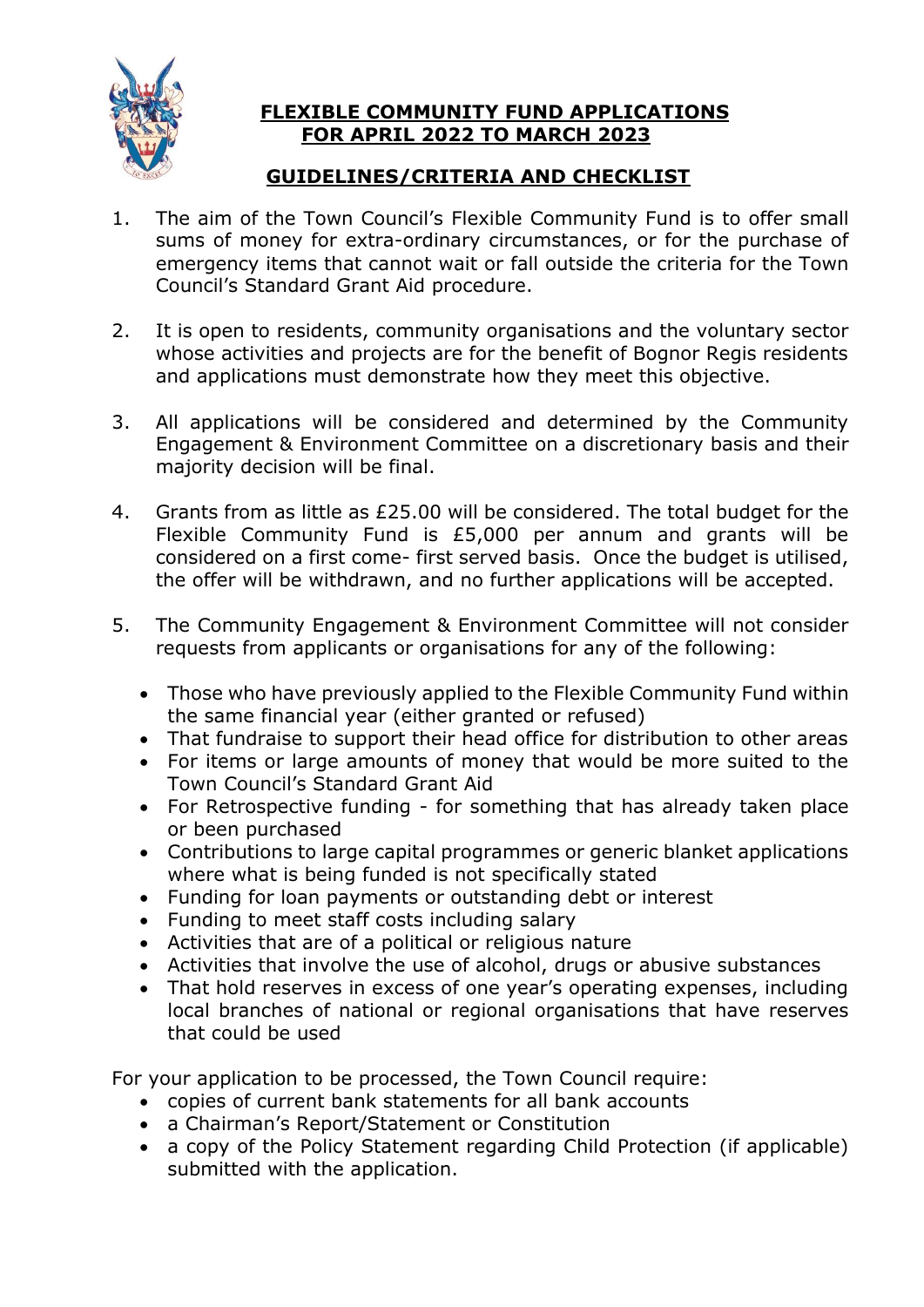*No public funds may be paid over until the accounts and reports have been inspected and the Council is satisfied. As noted on the application form, these may be provided either at the time of application or after approval, but always prior to any payment being released.*

- 6. To ensure the safeguarding of public finance any organisation submitting an application *may* be required to demonstrate that it is able to meet all statutory requirements at the time of application, relating to employment of staff, volunteers and participants, use of premises and provision of its service, including public liabilities, insurance etc.
- 7. Clubs or organisations involved in providing activities for children or youths will need to provide information on their adopted policy statement for child protection in relation to the Children's Act 1989 and the Rehabilitation of Offenders Act 1974 regarding the recruitment of staff, paid or voluntary**\*** The information must make clear that procedures have been established to include prevention of abuse and clearly define roles for staff and training in relation to child protection. The Council will look for evidence that groups working with vulnerable members of society (e.g. children, people with special needs etc.) follow good practice in protecting such people.

## *\*To be submitted with the application*

- 8. Applicants to provide only the information required as stated on the form.
- 9. Applicants may be asked to provide additional information.
- 10. Where the application is for new equipment that is over £100 in value, please supply at least two quotations.
- 11. Should your application be successful, please note that if your funding is for a capital project, such as purchasing equipment etc, you will be required to produce evidence of this, e.g. invoices/receipts, for our records as soon as possible. It is important to also note that in the event of your organisation closing or if the project/services funded by the Council do not proceed, the Flexible Community Fund must be returned to the Council.
- 12. The Town Council reserves the right to reclaim the grant in the event of it not being used for the purpose specified on the application form.

#### **Failure to comply with these guidelines by not supplying all the required documentation will result in consideration not being given to your application.**

Applications must be made on the form provided by this Council and must be sent to the Clerk at the address given on the application form.

#### **Please complete the enclosed Checklist and return with your application form**